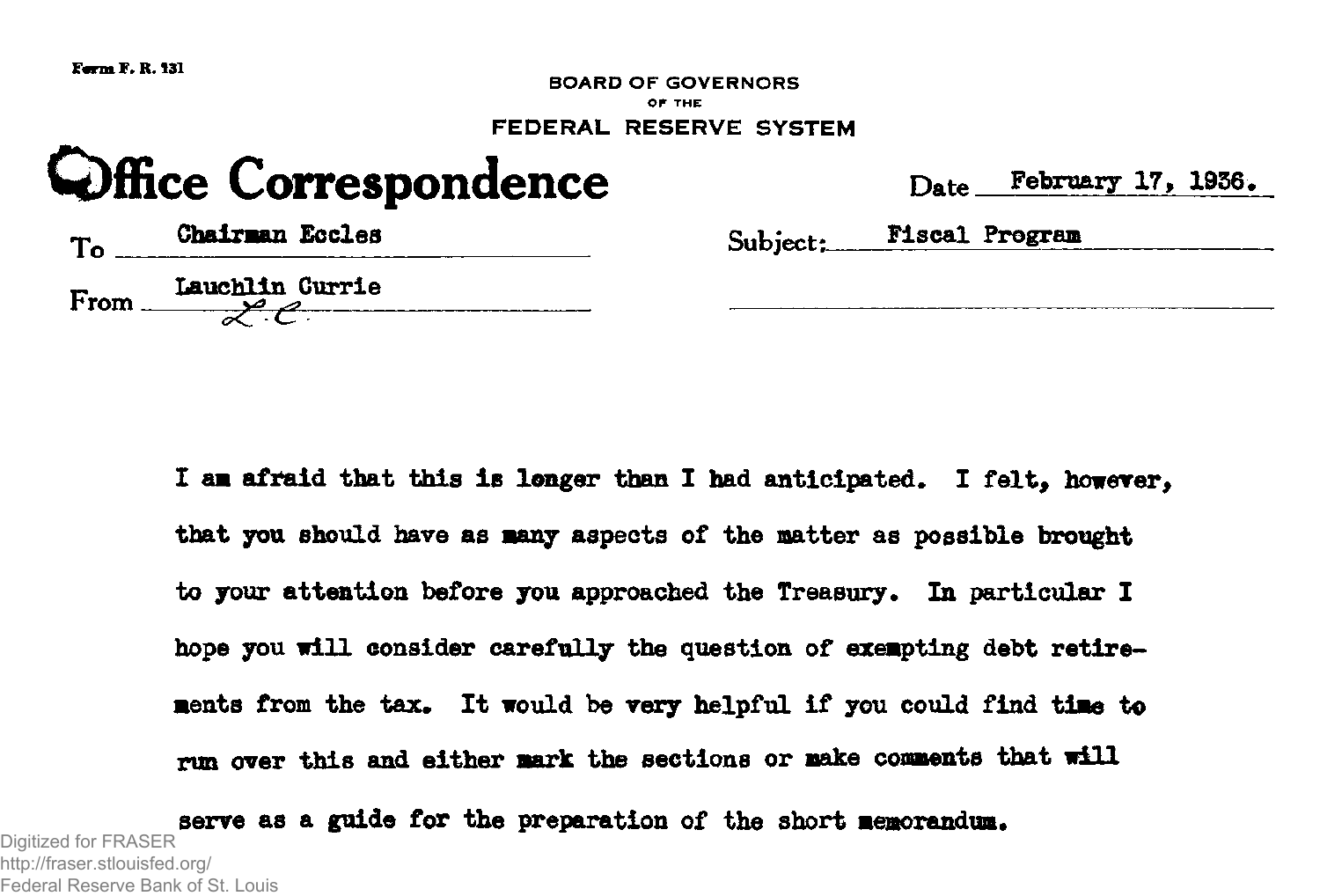#### **MEMORANDUM ON FISCAL POLICY**

## I - Bearing of Fiscal Program cm Business Recovery.

in

The Board of Governors has a peculiar interest And responsibility for general business conditions. Since the fiscal policy of the Government has such a direct and important bearing on general business conditions the Board of Governors has, perforce, a keen Interest In the fiscal policy. During the past three years the Federal Government, by disbursing more In the form of income to people than it has collected from Incomes In the form of taxes, has been Increasing the national money income and has been the chief factor In bringing about the degree of recovery achieved to date. In the fiscal year 1935 we estimate the Govern-\* ment's net contribution to the national income at \$2 billion; in fiscal 1954 at \$2.5 billion; and fiscal 1955 at \$3.5 billion. With the loss of processing taxes and the payment &nd partial spending of the bonus the contribution for fiscal 1956 mill be the largest yet. These figures are minima. They do not include any secondary expenditures arising from Government expenditures, and all taxes, with the exception of sustate taxes, have been deducted from expenditures In arriving at these figures, even tho there are good grounds for believing that much of the corporate and individual income tax revenue would not have been spent if it had been left in private hands.

There are numerous indications that the effect of the net income-Increasing expenditures of the Federal Government are at last resulting in a stimulation of net income-increasing expenditures on private account. Expenditures for plant,equipment and construction are Increasing. It Is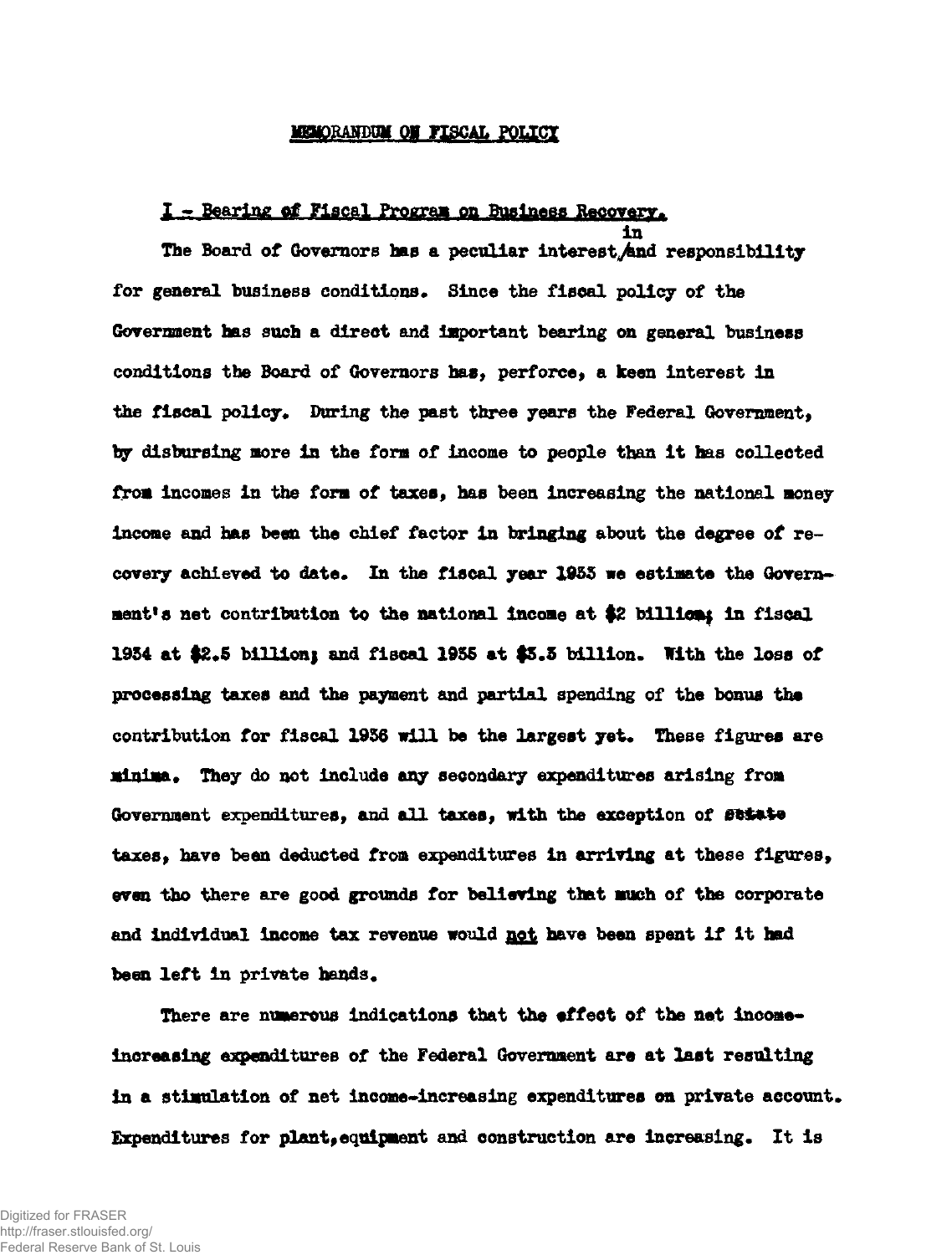highly questionable, however, whether sueh expenditures are Increasing at a sufficiently rapid rate to carry the whole load of recovery. Liquidation is still proceeding and the flow of money is still being obstructed toy the piling up of idle cash in the accounts of large corporations. More specifically, it is doubtful if recovery would not be seriously impaired ££ the Federal *Government* balanced its budget in fiscal 1957 and made no contribution to the increase in the national income. On the other hand, the private net income-increasing expenditures have increased sufficiently to permit the Government to reduce its contribution. Thus, from the point of view of general business recovery the proper course would appear to be a reduction of the Federal deficit in fiscal 1957, and not a balanced budget. This should be achieved through an increase in revenues rather than a decrease in expenditures.

## $II -$  Budget Deficits and Inflation.

The argument most frequently urged against a continuance of a Federal deficit is that such a condition leads to "inflation". If inflation is characterised as a period when the monetary demand for goods and services of all kinds outstrips the communityfs ability to produce more so that costs and prices rise, it is obvious how a deficit at such a time would increase inflation. When, however, there is enormous slack in the productive machine as at present a deficit merely enables some of the slack to be taken up. From this point of view Federal borrowing and spending in a depression is very little

 $-2-$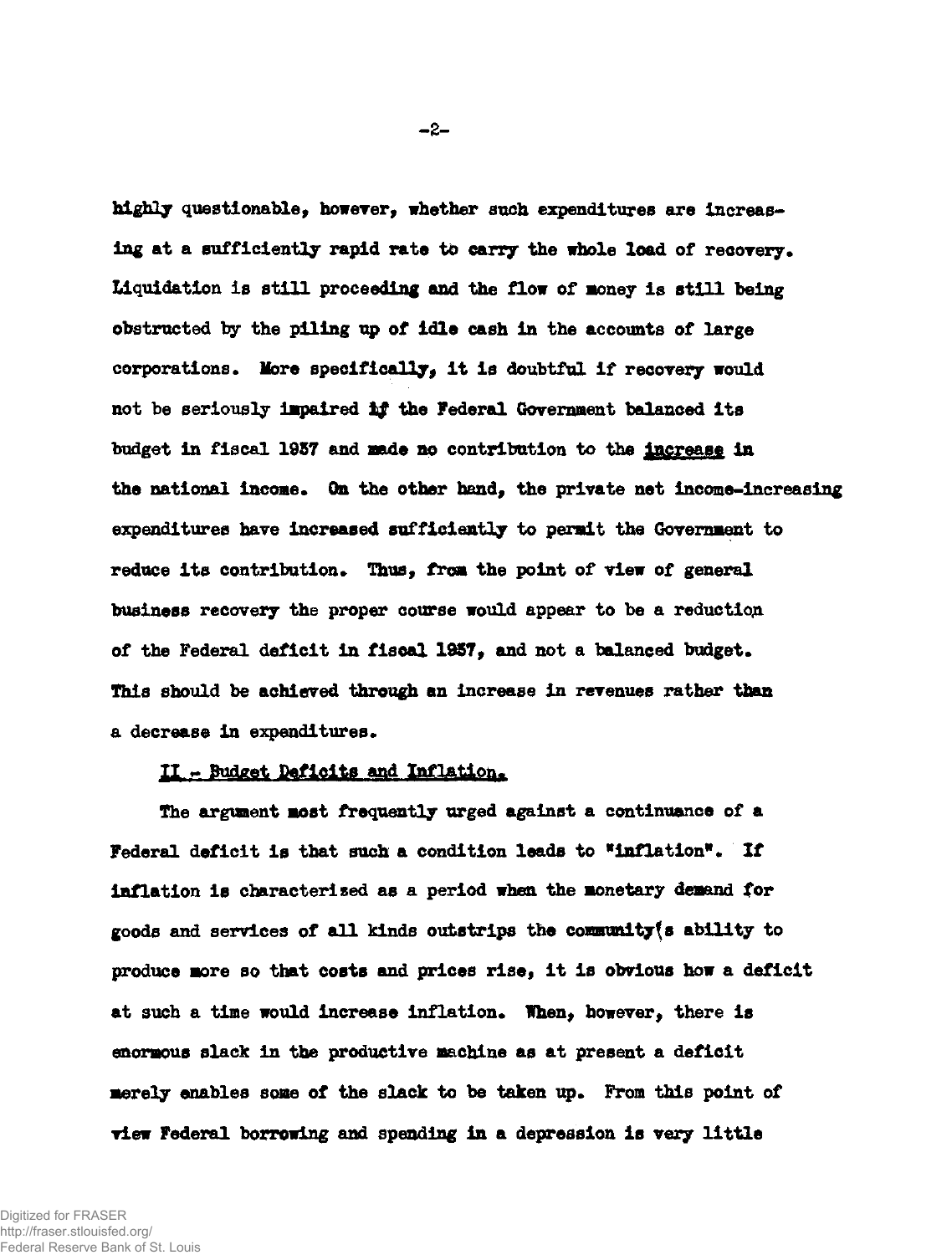different from private borrowing and spending. It is apparent, therefore, that it is not a deficit in depressed times that is to be feared but rather only in prosperous times. Since it appears beyond the bounds of probability that full productive capacity will be utilized in 1957, Government borrowing in that year would be no more inflationary than private borrowing.

It is often held that a deficit engenders further deficits. This, again, is only true at a time of rapidly rising prices. In a time of depression the reverse is true for two reasons. In the first place, a substantial part of the expenditures are attributable to the depression and will decrease as business revives. Secondly, by increasing the national income tax revenues are increased. The lag, which may be serious if Government costs are rising rapidly, is not serious when recovery is orderly and Is characterized by the absence of rapid price rises.

One further point remains. A deficit entails borrowings and, in so far as banks subscribe for new bonds out of idle reserves, new deposits are created. It is conceivable that a volume of deposit currency may be built up in this way that will be excessive at a later date. The danger of this in the present circumstances does not appear great. So far  $\epsilon$  the effect of Government financing has been to contribute to a restoration of the volume of means of payment wiped out in the course of the depression. In view of many factors which will not be entered upon here, a further expansion of three or four billion dollars of deposit currency should not prove to be

**-3-**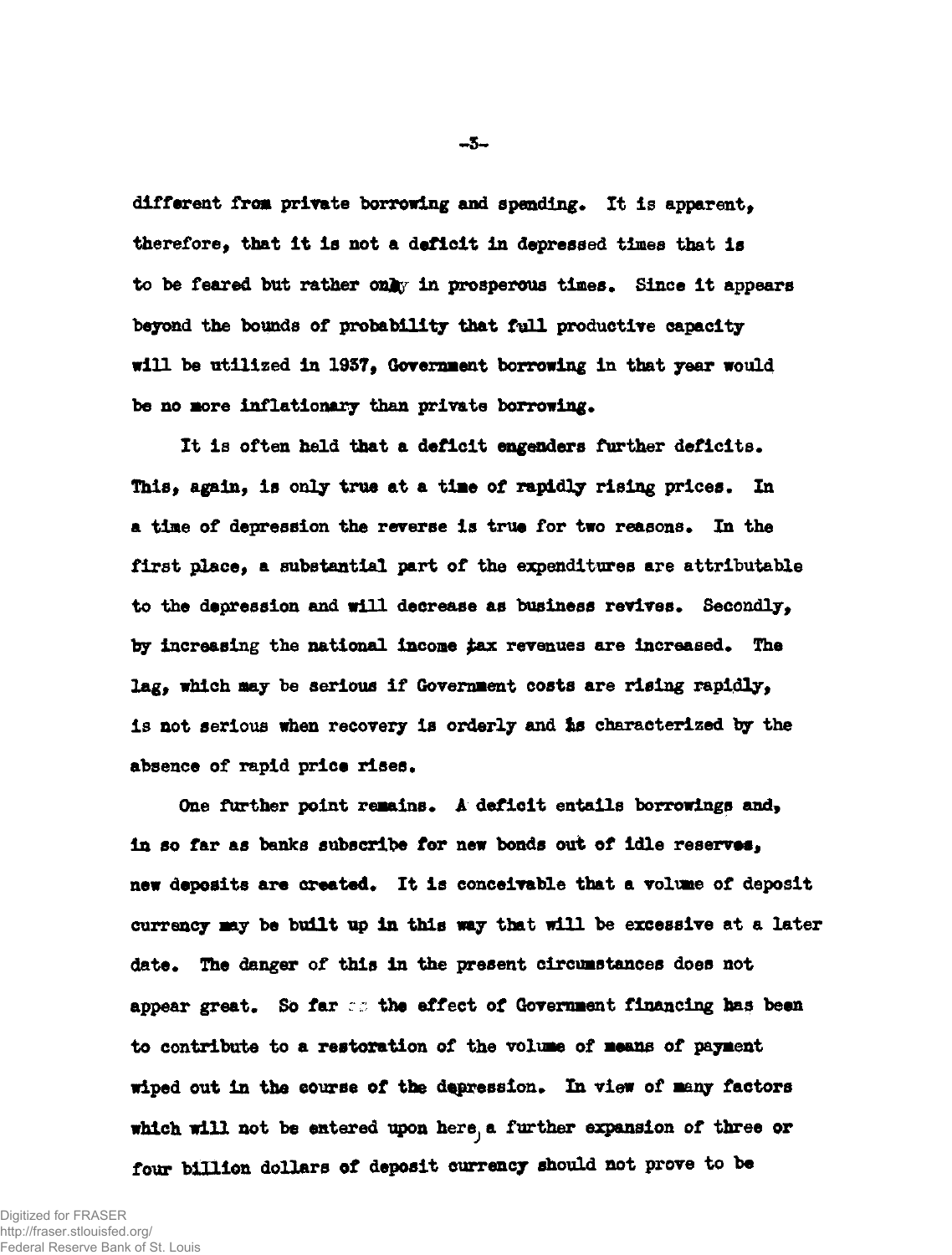excessive for a period of relatively full employment. Moreover, if necessary the volume of excess reserves can be cut down and the banks' portion of subscriptions to new Issues be reduced.

As opposed to these arguments, however, must be set the psychologleal one. If people believe that a succession of deficits is inflationary then it cannot be doubted that they furnish a background against which a succession of inflationary incidents may precipitate a runaway situation. This danger might be lessened if it were clear that progress toward a balanced budget was being steadily made.

# III - Estimates of Federal receipts and expenditures. fiscal 1957.

For the fiscal year 1937 receipts, exclusive of processing and social security taxes, are estimated to amount to \$4.4 billion. This represents a conservative estimate and probably underestimates the revenue. It seems probable that social security taxes will be the object of litigation and if paid will be held in escrow pending a Supreme Court decision. On the expenditure side the picture Is not clear. If benefit payments of \$577 million, social security payments of #600 million, and relief payments of \$1.1 billion are included and debt retirements are excluded, the expenditure would amount to \$6.2 billion, or a deficit of \$1.8 billion. It seems logical that benefit payments or their equivalent will not aggregate such a high figure on a revised basis, since for one thing farm prices and farm incomes have increased substantially from their low points. It is also possible that an adverse Supreae Court decision would lead to no payments on social

-4-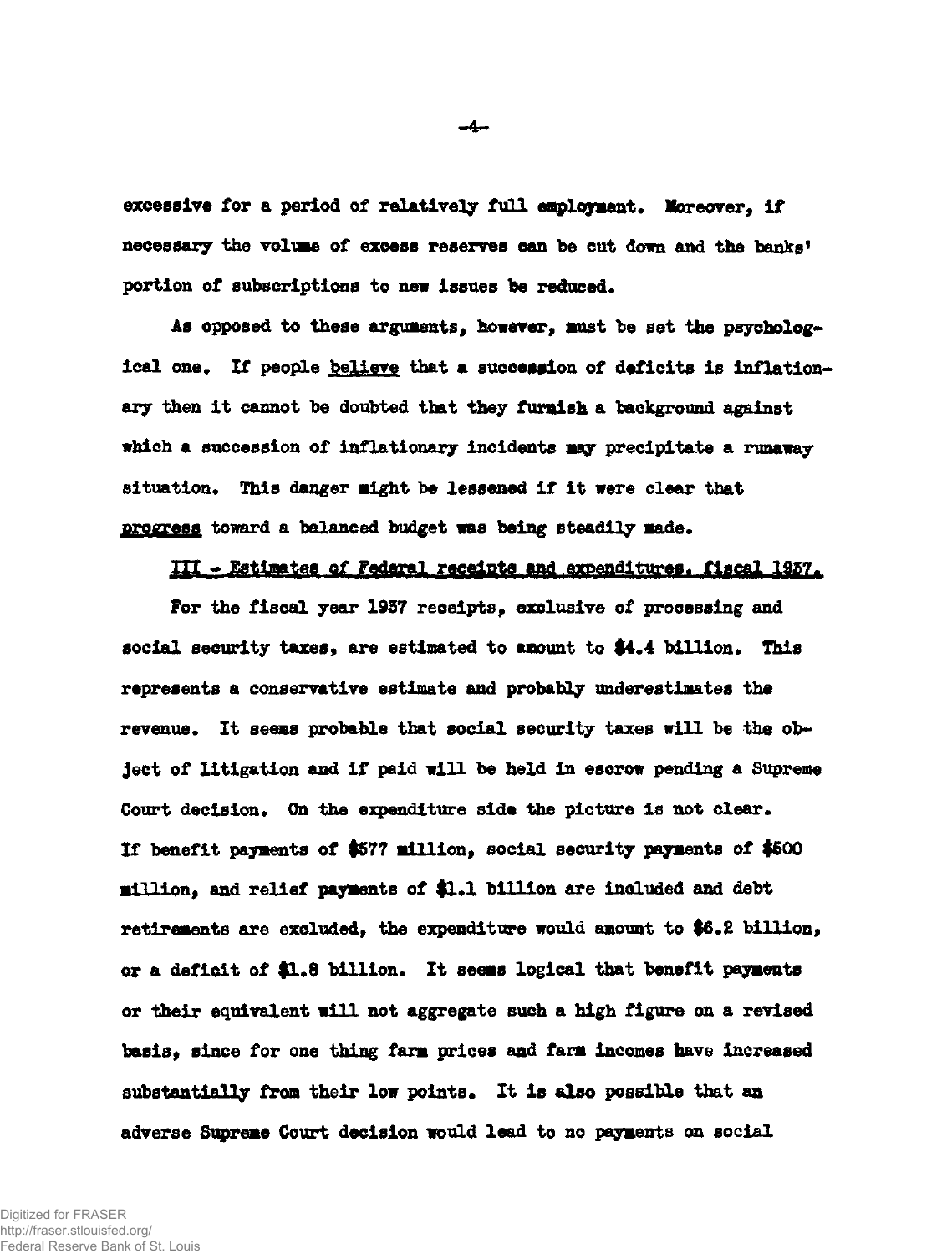security account. In any case it is unlikely that social security payments would continue to be made unless specific and earmarked taxes are paid. If, therefore, we deduct social insurance payments the deficit will be \$1.3 billion.

Provision for relief, on the other hand, is unquestionably too low at \$1.1 billion. In fiscal 1935 the amount spent on ordinary and drought relief aggregated \$1.9 billion. Taking into account the intervening period of recovery, it would appear reasonable to asstrae the cost of relief in fiscal 1957 will be no greater than in fiscal 1955. If, therefore, we add an additional \$800 million to relief payments, our estimated deficit would then become \$2.1 billion. Of the anticipated expenditures of \$6.5 billion, receipts would amount to  $4.4$  billion, or 68 per cent. If these guesses are approximately accurate the budget could be balanced In the succeeding year or years by an increase in receipts of \$1 billion and a reduction of relief expenditures of \$1 billion.

Although time has not been available to make a careful estimate, such work as we have been able to do indicates that on the basis of a national income of \$80 billion the present tax rates would yield at least \$5§ billion dollars. Probably the yield would be larger. This figure excludes any revenues *from* processing taxes or their equivalent, social security taxes, or payments under the Guffey Act. It also excludes the revenue from miscellaneous taxes which is estimated will amount to \$160 million in fiscal 1957, and takes no account of repayments to HFC or other Government lending agencies whose activ-

ities enter directly into the budget. Since, with the national income Digitized for FRASER http://fraser.stlouisfed.org/ Federal Reserve Bank of St. Louis

**-5-**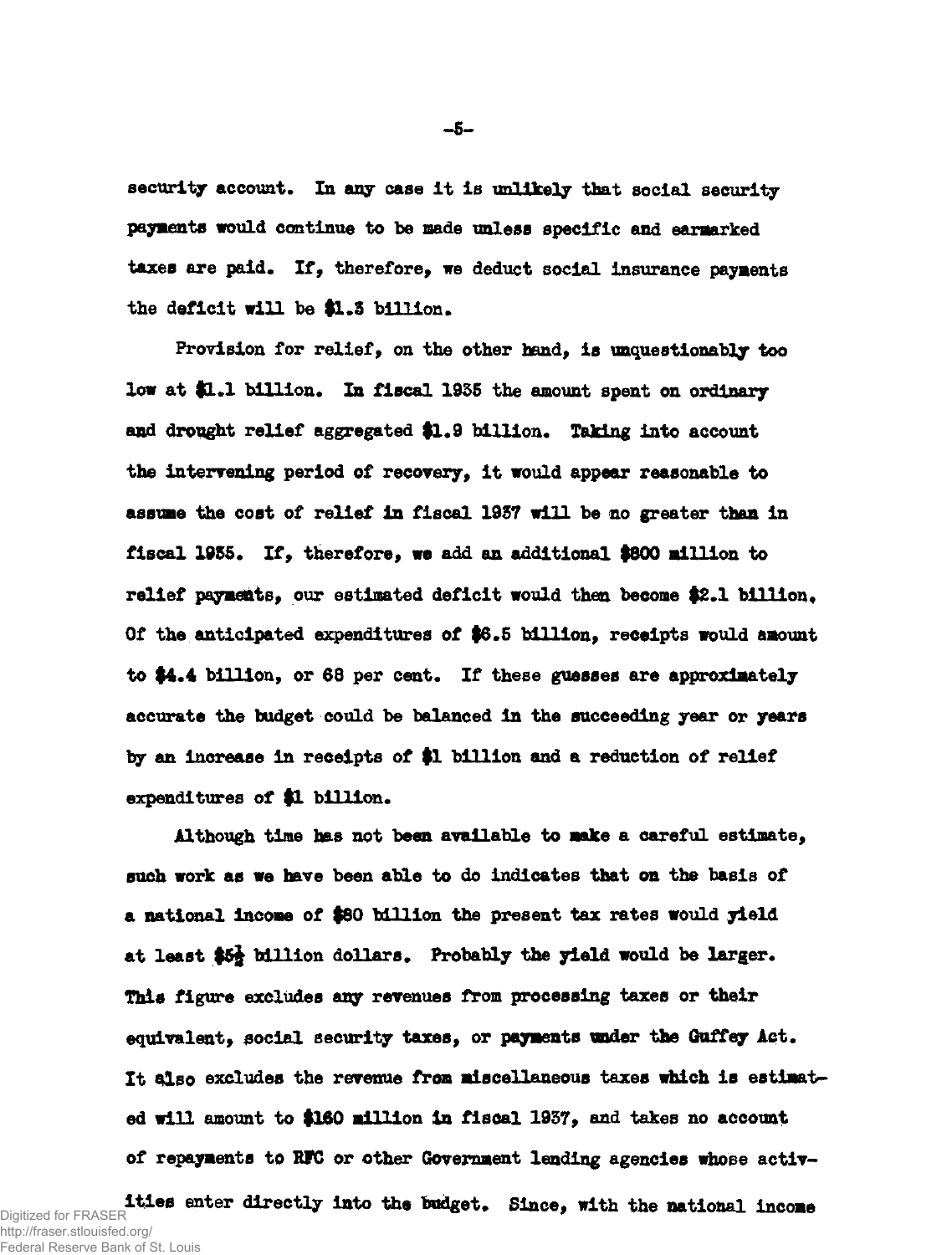at #80 billion the cost of relief should be at least cut down by \$1 billion from our estimated \$2 billion for fiscal 1937, it would seen a conservative guess that over \$1 billion would be available for debt retirement.

One factor that should be kept in mind in discussing fiscal policy in an upswing of business activity is the lag in Government revenues. Thus in any fiscal year returns from individual and corporate income taxes arise from Incomes earned from six months to a year previously.

# IV - Are additional taxes necessary or advisable?

Taking into account on the one hand the new taxes imposed during the depression, increased rates of taxes, various administrative changes relating to depreciation allowances and capital losses, and repayments to the RFC, etc.; and on the other hand, the probable decreased need for expenditures, it appears fairly certain that a continuance of recovery and a rise in the national income to levels approximating the late Twenties would bring about not only a balanced budget but also permit substantial retirement of debt, even if no new taxes are imposed.

As opposed to this line of argument it may be urged that It is based largely on guess work and in addition Ignores important psychological factors. It may be years before the national income increases to \$80 billion. Expenditures instead of diminishing may increase. The psychological effects of a long-continued series of deficits may be very bad.

On the whole it would appear advisable to take a middle course. Introduce some new taxes which would not constitute too great a drag Digitized for FRASER http://fraser.stlouisfed.org/ Federal Reserve Bank of St. Louis

**-6-**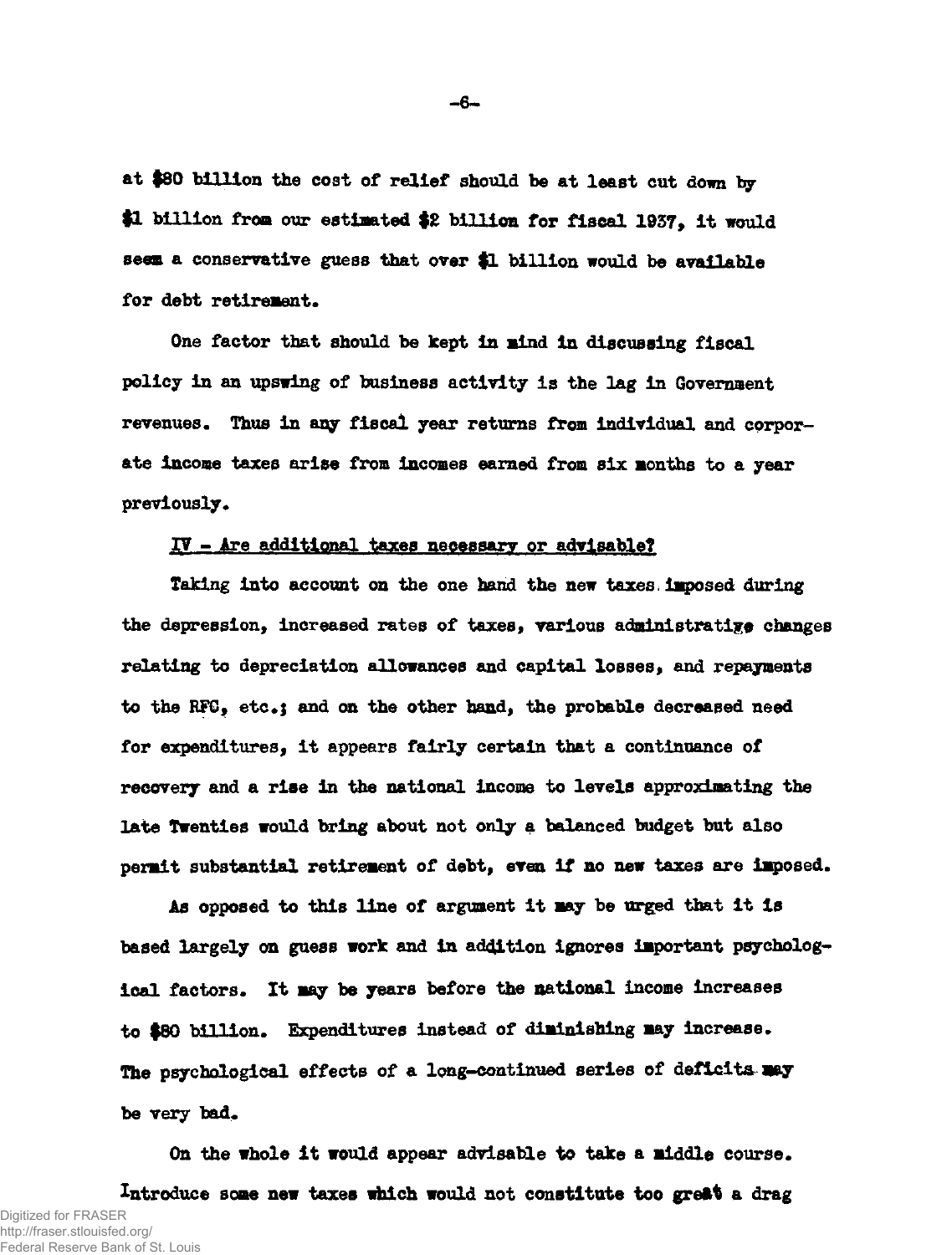on the recovery movement In 1957 and yet would have a reassuring effect and would provide against possible unfavorable developments in expenditures and receipts not given proper weight above.

## V - Possible new taxes.

1. Excise taxes, particularly on food stuffs. The arguments that can be urged against such taxes are as follows:

(a) They are regressive and inequitable. They bear most heavily on the urban populations, which in many cases are worse off than the farmers. Moreover, the poorer a person is the larger a proportion of his income that is spent on the necessities of life. If such necessities are taxed, the heavier, proportionately, are taxes on the poor than on the rich.

(b) A tax on the necessities of life Is a political liability. No matter how small it is It gives opponents a fine talking point and becomes a scapegoat for any rise in prices.

(c) Excise taxes, of all taxes, have the most dampening effect on business recovery. In so far as the Governument raises money by excise taxes It is almost certainly decreasing private expenditures by nearly the same amount. The same is not so true of corporate taxes or taxes on the wealthy since, in a time of sub-normal business act-\* ivity, there is more probability that the money would not have been spent if it had not been paid in taxes.

2. Increased income tax rates. Income tax rates on the very wealthy are probably as high as they can be made. People with Incomes from \$5,000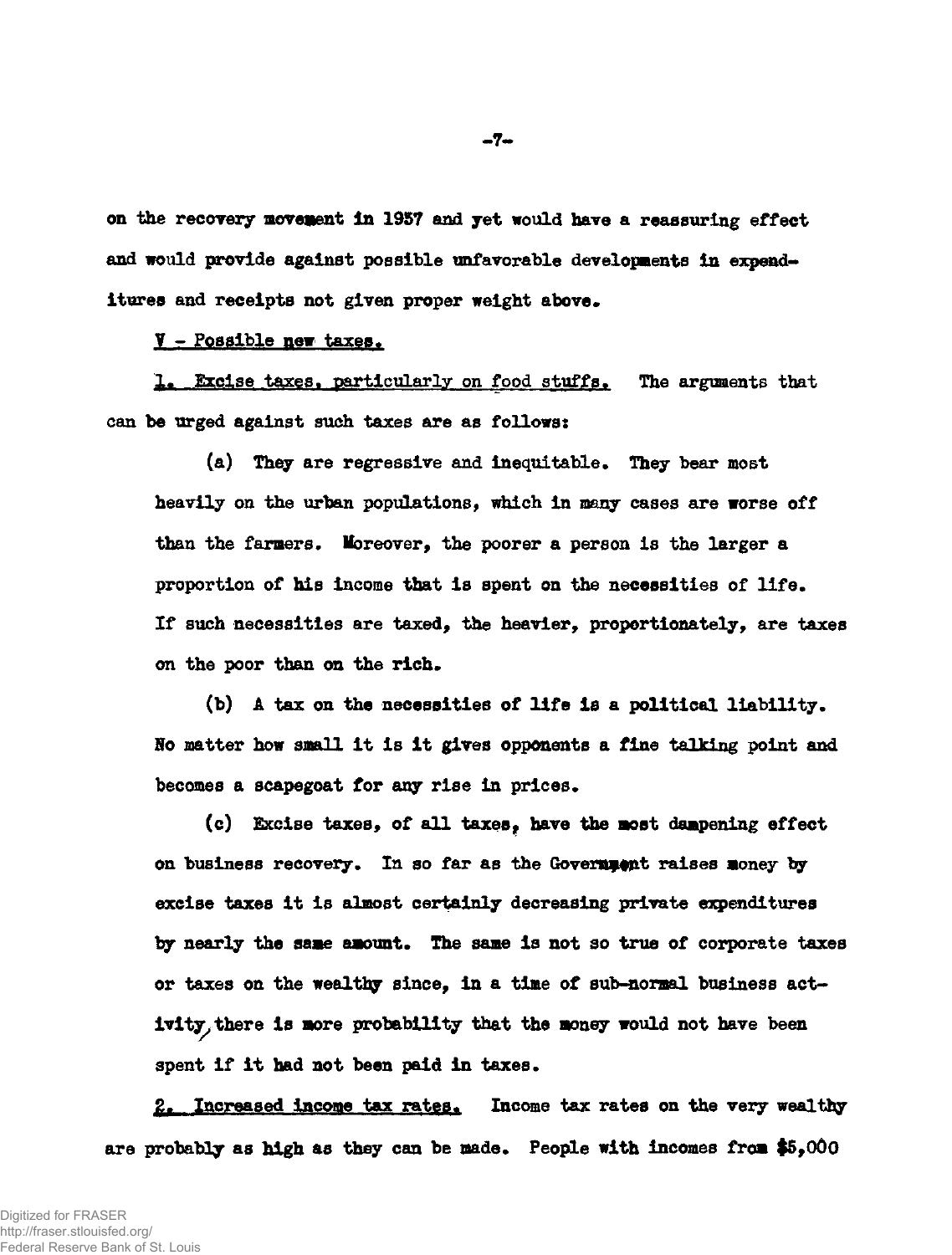to \$50,000 could very well pay higher rates but doubtless the Imposition of additional taxes on such people would not be politically feasible at present.

S» The means which are here recommended to raise additional revenue are a tax on the undistributed earnings of corporations and the abolition of separate income tax returns for husband and wife. There are three main arguments to be urged in favor of a tax on undistributed earnings. In the first place, many wealthy individuals can cut down the amount of their tax payments by leaving a substantial portion of their income with the corporations they control. A tax would either force them to disburse more of their income in the form of dividends and thus subject thep to the payment of higher individual income taxes or, If they did not follow this policy, their uncollected income would be subject to a higher tax than at present. By means of such a tax the people who are benefitting the most from the recovery would pay more of the necessary cost.

The second argument in favor of this proposal Is that it would discourage to some extent the uneconomic allocation of the community's productive resources. Salaried executives may, in many cases, be more interested in increasing the absolute gross and net return than in increasing the <u>rate</u> of return on invested capital. It is at present excessively easy for them to do this by holding back a substantial portion of the earnings of the year, reinvesting them in plant facilities. There would be a mudh closer calculation of probable costs and returns on any new

**-8-**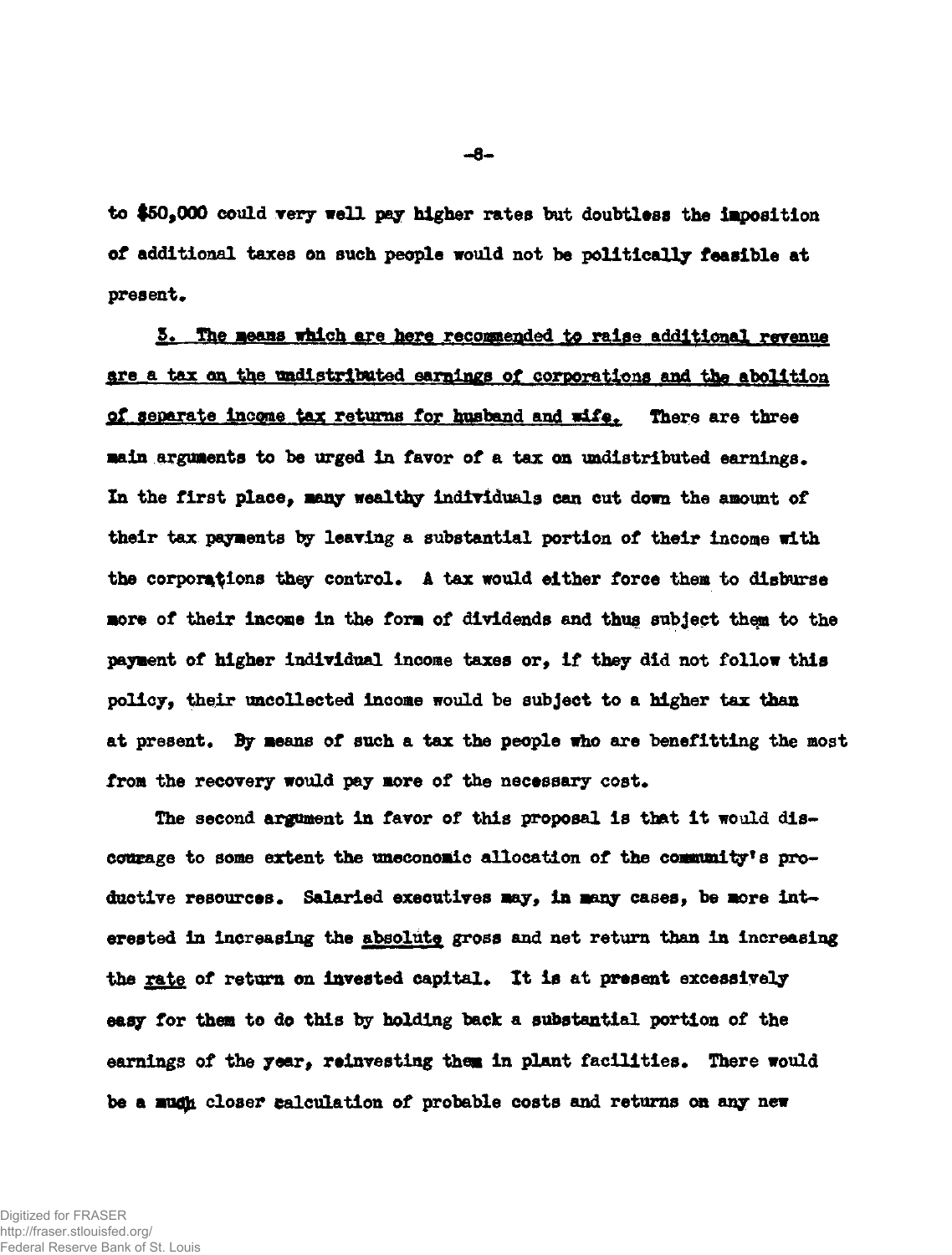investment if managements were confronted with the alternatives of either paying much heavier taxes or asking the stockholders directly for new money, or borrowing.

In the third place, if through the imposition of a graduated tax on undistributed earnings corporations regularly disbursed a greater proportion of their earnings in the form of dividends or taxes, one source of disturbance in general business conditions might be lessened. It Is probable that the flow of money would be more regular and there would be fewer obstructions to that flow due to the lessened variability in cash balances that might be expected to follow the penalizing of undistributed earnings. Corporations could, it is true, still build up large cash holdings by borrowing, by the issue of stock, and by not using depreciation reserves for repairs and new equipment, but it is a  $<sup>4</sup>$ </sup> reasonable assumption that they would be more reluctant to acquire balances in such ways than by holding back earnings.

The argument that would be urged against such a tax is that it would militate against sound principles of business finance. It will be said that a \*properly\* run business should not disburse all its earnings but should hold back some in the good years so that it will be in a strong position to meet adverse conditions when they arise.

This argument may be met in various ways. In the first place, it rests in part on an analogy to individual finance, where it is obvious that if all income is currently disbursed on consumer goods no capital accumulation will be possible. A corporation, however, is not an individual but rather an instrument by means of which a group of individuals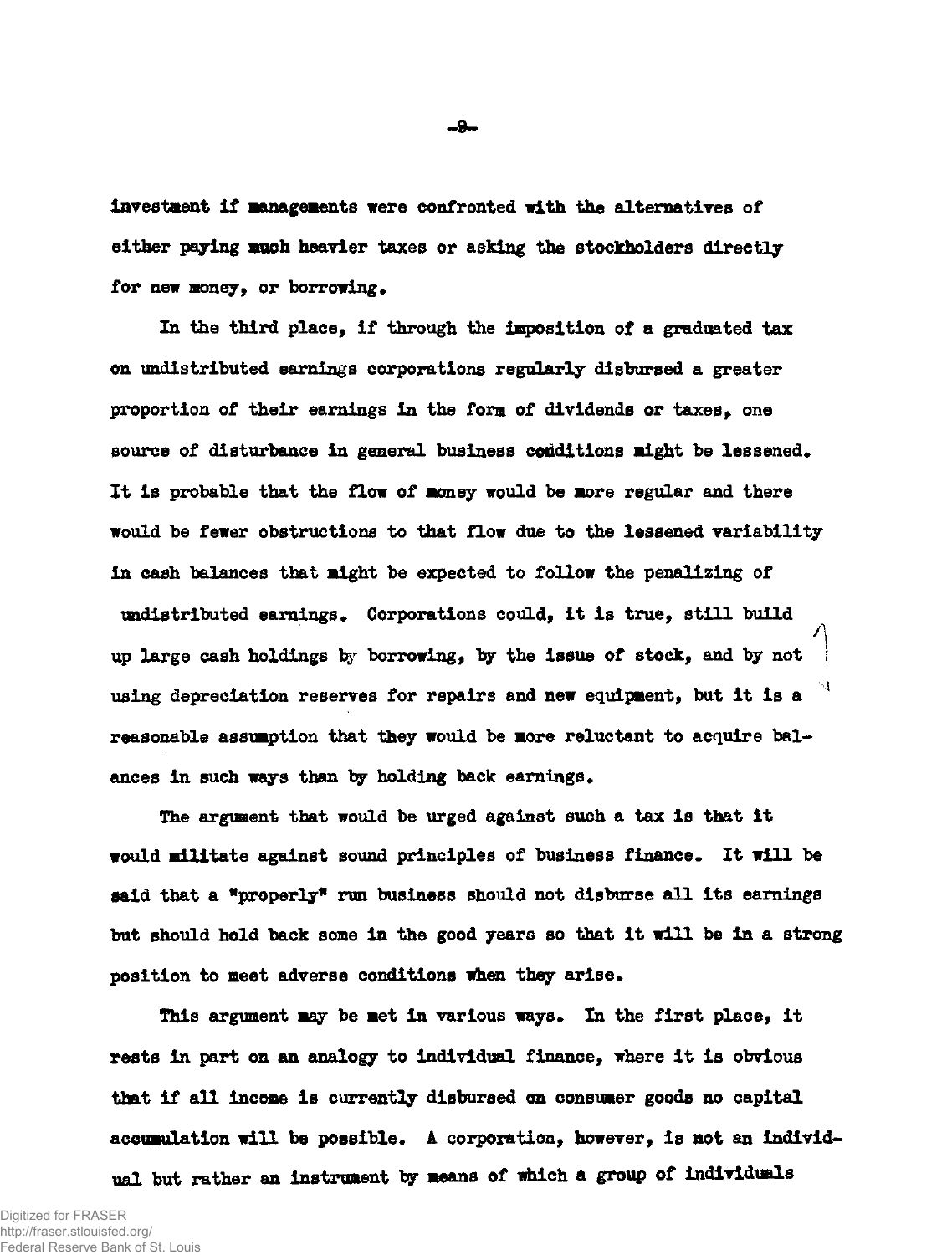engage In a productive enterprise. The importance of the distinction from the present point of view is that if more money can be profitably utilized by a corporation its owners can be asked to put it up. Admittedly this does not apply so well to a privately-owned business, since a heavy tax on undistributed earnings or on large individual incomes would leave less money available for investment in the business. This, however, is an Individual and not a social disadvantage. If the business is very profitable the individual can either borrow or admit new stockholders by selling stock. It would be most unrealistic to assume that if Henry Ford had had to pay much heavier taxes the community would not have been supplied with automobiles as good and as cheap as they are at present. There is, In other words, no more reason for exempting Incomes from taxation which are not disbursed by corporations but which are directly reinvested in plant or marketable securities than there is for exempting incomes disbursed but used for the purchase of stocks or the building of houses.

In the second place it is not the existence of a bookkeeping surplus that enables a company to withstand adverse conditions but rather its liquid position and the smallness of its indebtedness in relation to the equity. A corporation can retire indebtedness and put itself in a liquid position by Issuing stock as well as by holding back earnings.

On the matter of sound corporate financial policy, Dewing, one of the leading authorities in the field, takes a middle ground on the question of reinvesting earnings. On the one hand he points out the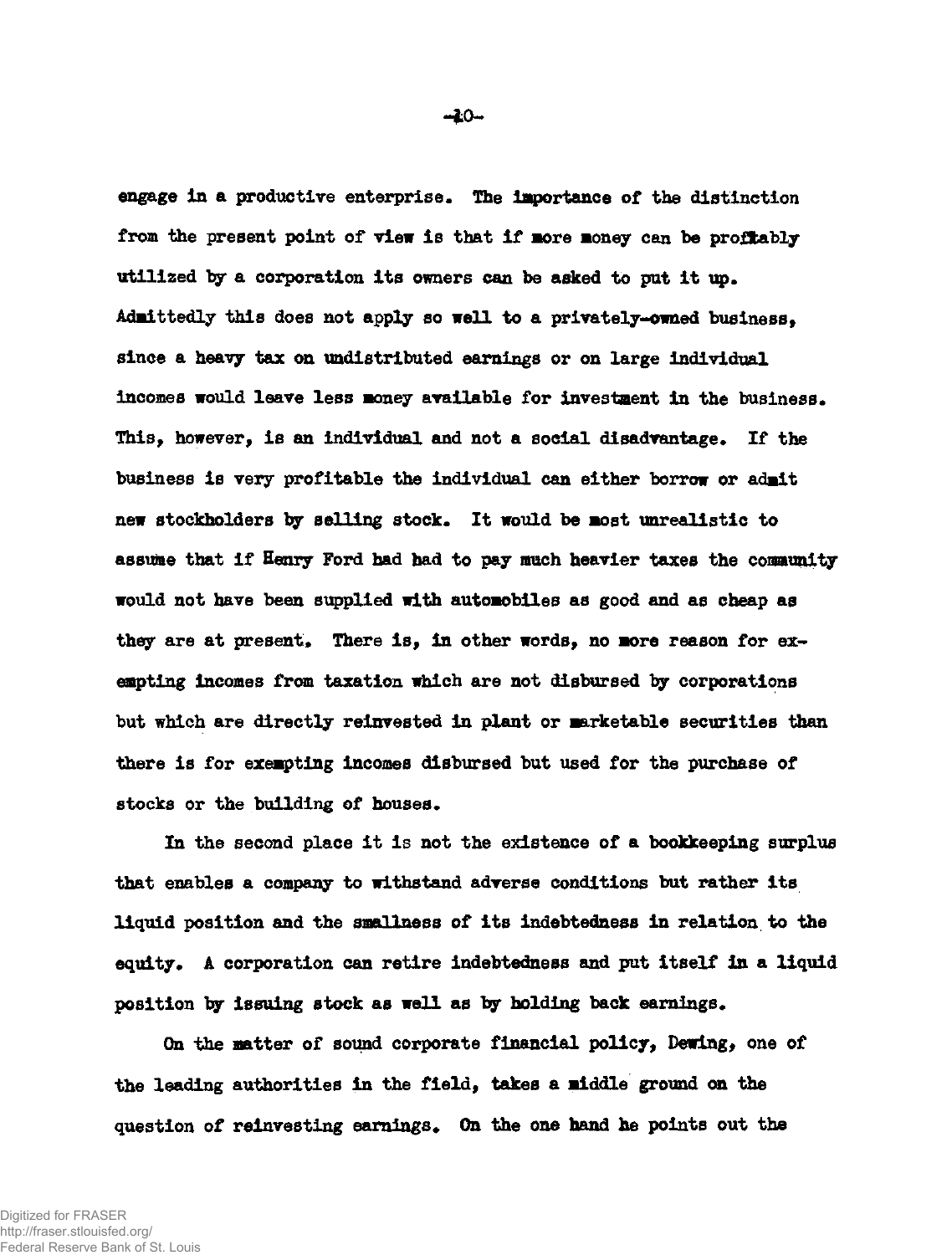advantages of this procedure to a young and comparatively unknown company and mentions that an uninterrupted dividend record enables a corporation to borrow at lower rates. On the other hand, he discusses the danger of uneconomic overinvestment and points out the possible injustice to stockholders arising from this fact. He cites a study of a number of cotton mills. half of whom depended on earnings for new money and half expanded by issuing new stock and bonds. In twenty-one years the market price of the stock of the latter group appreciated considerably more than that of the former.

Still another argument that might be urged against the tax proposal under discussion is the inequality of the burden it would impose on different types of companies. On the one hand are those very large companies which already have large holdings of cash and securities and have In addition ready access to stock and bond markets for new money if needed. On the other hand are those smaller companies whose resources have been severely strained by the depression, whose stock has a small market, who find it difficult to borrow, and hence who have to rely heavily on undistributed earnings to reduce loans and build up their liquid resources. A tax on undistributed earnings would penalise such companies relative to the financially strong companies.

This objection, which appears to be a legitimate one, might be met at least in part by graduating the tax according to the absolute amount of undistributed earnings rather than according to the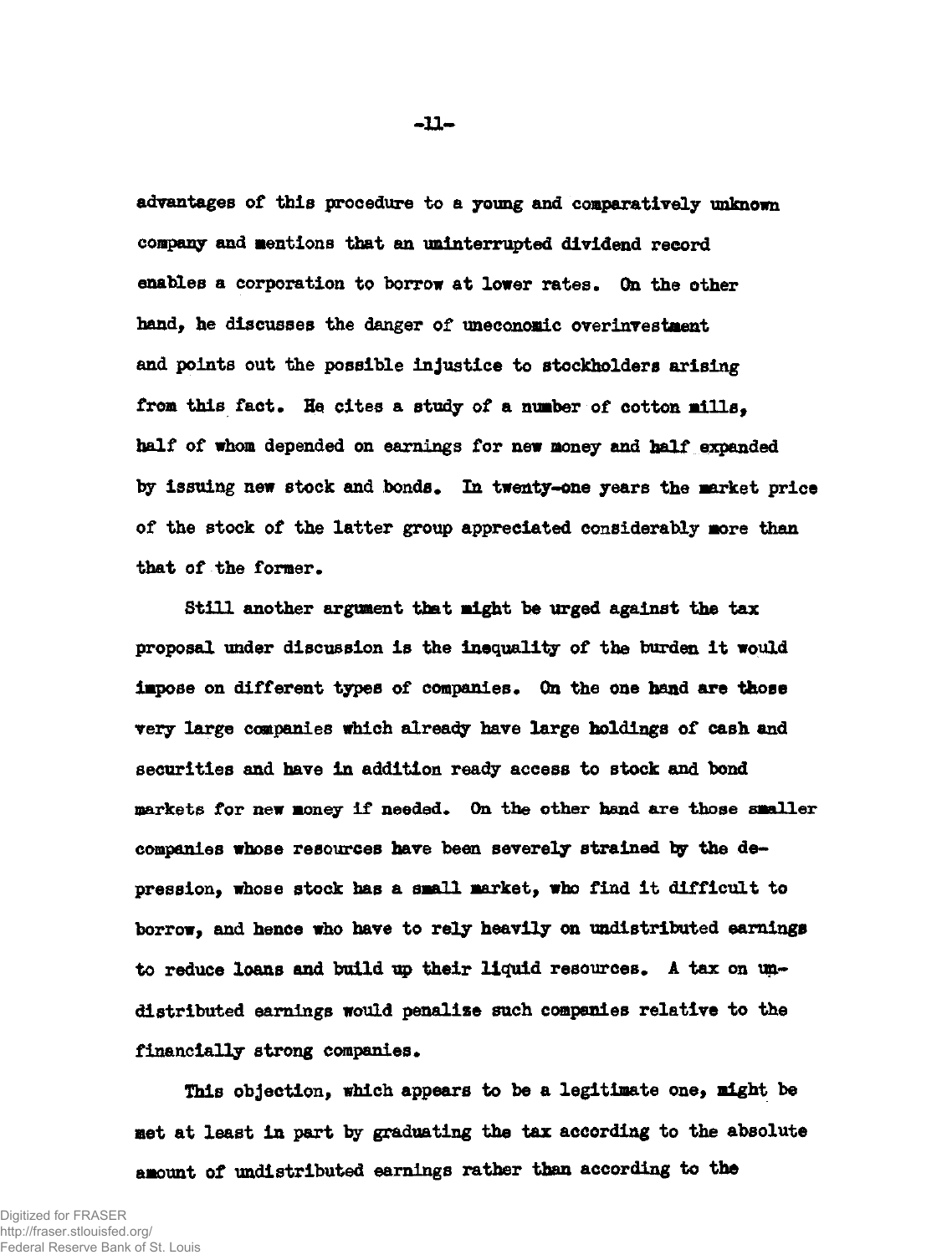percentage of net earnings undistributed. For example, the first hundred thousand dollars of undistributed earnings could be exempt or subject to a lover tax and progression could proceed rapidly thereafter.

It would appear that a graduated tax has several arguments in its favor. In the first place it would compensate for the greater difficulty the small man has in raising new money for expansion. Secondly it would make the tax politically more popular while diminishing very little its effectiveness. As opposed to this is the fact that graduation would make the tax more complex and difficult to administer. This objection is not as strong as it would be if the principle of graduation were not applied to so many other taxes, including the corporate income tax itself.

VI - Should the tax be initially levied on undistributed corporate incomes for the calendar year 1935 or for the calendar year 1936?

To levy it on undistributed income in 1935 would be to make it retroactive, which Is always unpopular. This, however, could be avoided in part by leving the tax on the earnings of 1935 which were undistributed by the end of 1936. This, however, would entail further difficulties. If repayments of debt were included in distributed income certain companies which had retired debt would gain. There would also be inducement to retire further debt in the latter part of 1936. If debt retirements were not included in distributed income there would again be inequality of treatment in the case of companies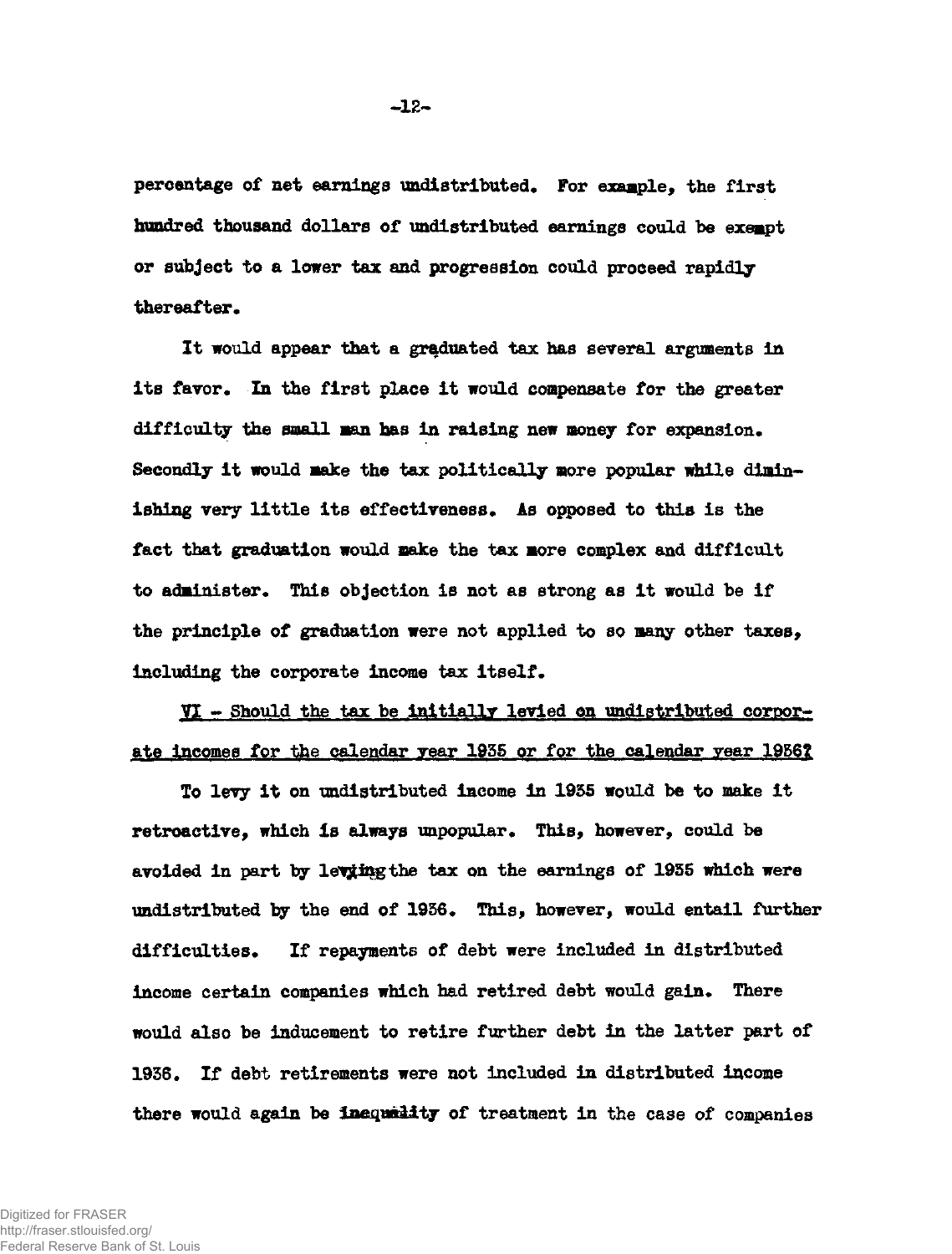that retired debt but would not have done so if the tax had been in force.

Til - Should earnings devoted to repayment of debt (in existence when the tax is initially imposed) be exempted from a tax on undistributed <u>earnings?</u>

# 1. Arguments fort

a. By encouraging the reduction of indebtedness one of the factors contributing to the violence of a depression would be diminished. A heavy volume of indebtedness contributes to the violence of a depression in two different ways. In the first place it means a correspondingly heavy volume of fixed charges, which in turn entails an inability to reduce costs as prices and volume fall. In the second place, a heavy volume of indebtedness forces the adoption of very conservative policies on a downswing. Efforts are made to accumulate cash to meet maturities and all expenditures that can be are postponed.

b. Sound financial policy calls for the retirement of debt out of earnings. Unless debt is retired out of earnings it is doubtful whether it will ever be retired. An adequate depreciation policy merely maintains the property intact. It does not enable the property to be kept intact and also pay off the indebtedness outstanding against it. Unless provision is made for retirement of debt the corporation cannot borrow on as advantageous terms and may even find it difficult to borrow at all.

> Comment: If the property is being fully maintained presumably there is no impairment in the security of the debt. If the debt is retired out of net earnings the stockholders are increasing their equity just as though they had used net earnings to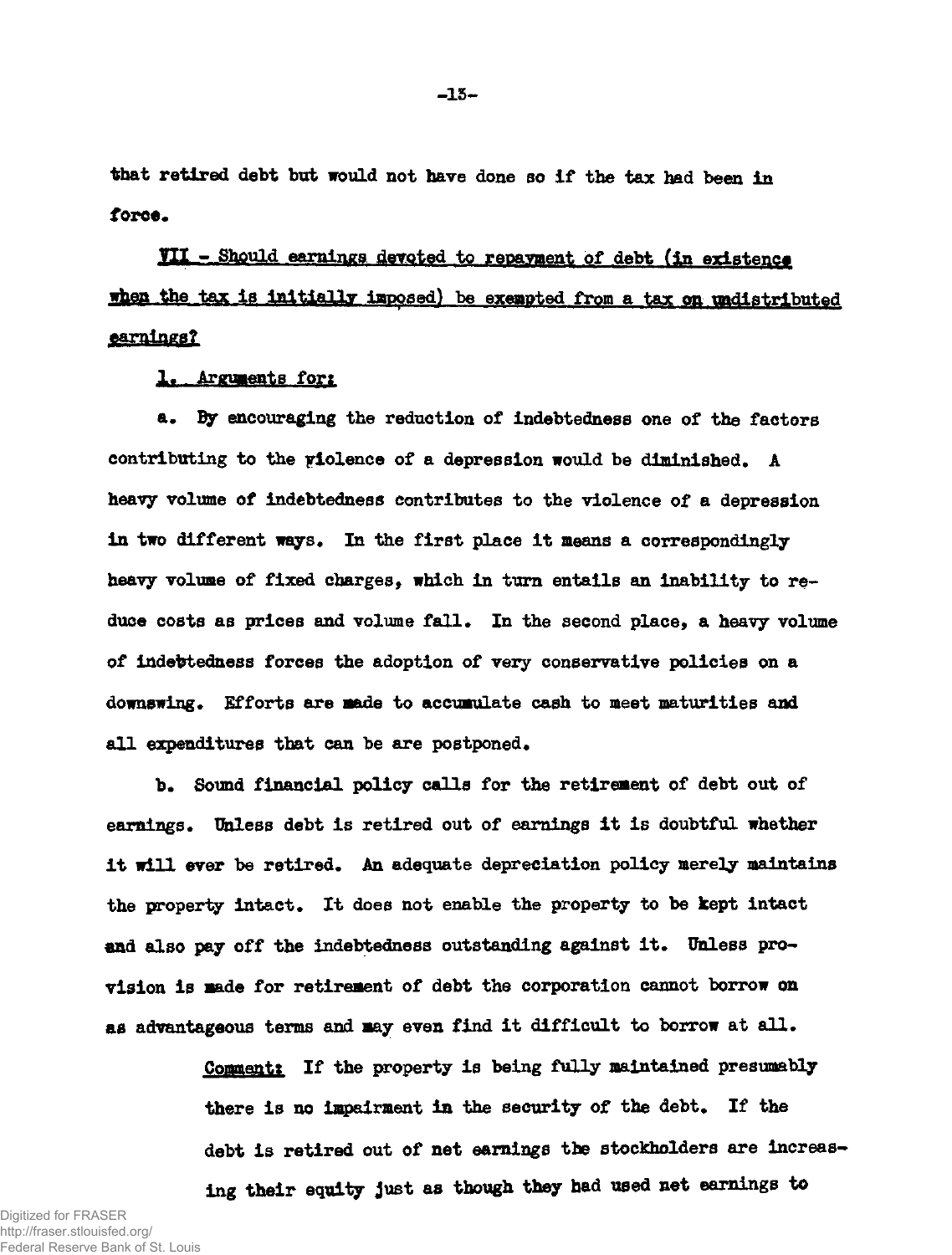extend plant. Since equity is being increased in both cases earnings should be subject to the same tax. If a corporation's business is declining so that it does not need as much capital plant it can devote its depreciation allowances to the reduction of debt. If a corporation can use all the plant it has but no more it can ask its stockholders for new money If it wishes to reduce its debt rather than take the stockholders' undistributed earnings for this purpose. In the case of holding companies where there are no depreciation allowances, and stockholders wish to increase their equity by retiring corporate debt out of earnings, such earnings should be subject to the same tax as if they had been distributed and used by the stockholders to pay off personal security loans. In both cases stockholders' equity has been increased. Since the debt in both eases was incurred for the purchase of stocks it can be liquidated in both cases by the sale of stocks.

c. If repayments of debt are taxed it may discourage borrowing. At present an investment will be undertaken if it promises to pay bond interest and amortization plus something for the owner of the equity. If repayments of debt out of incomewere taxed, amortized investments would have to yield enough to pay interest and the tax as well as the amortization of the loan itself, or else enough to enable it to be financed by the sale of stock. A large volume of savings is restricted by law or custom to investment in high-grade bonds. A considerable portion of these funds is now uninvested because of the scarcity of such bonds. If the supply of such investments were further reduced it would mean that an even larger portion of such savings would remain uninvested.

Digitized for FRASER http://fraser.stlouisfed.org/ Federal Reserve Bank of St. Louis **•14\*\***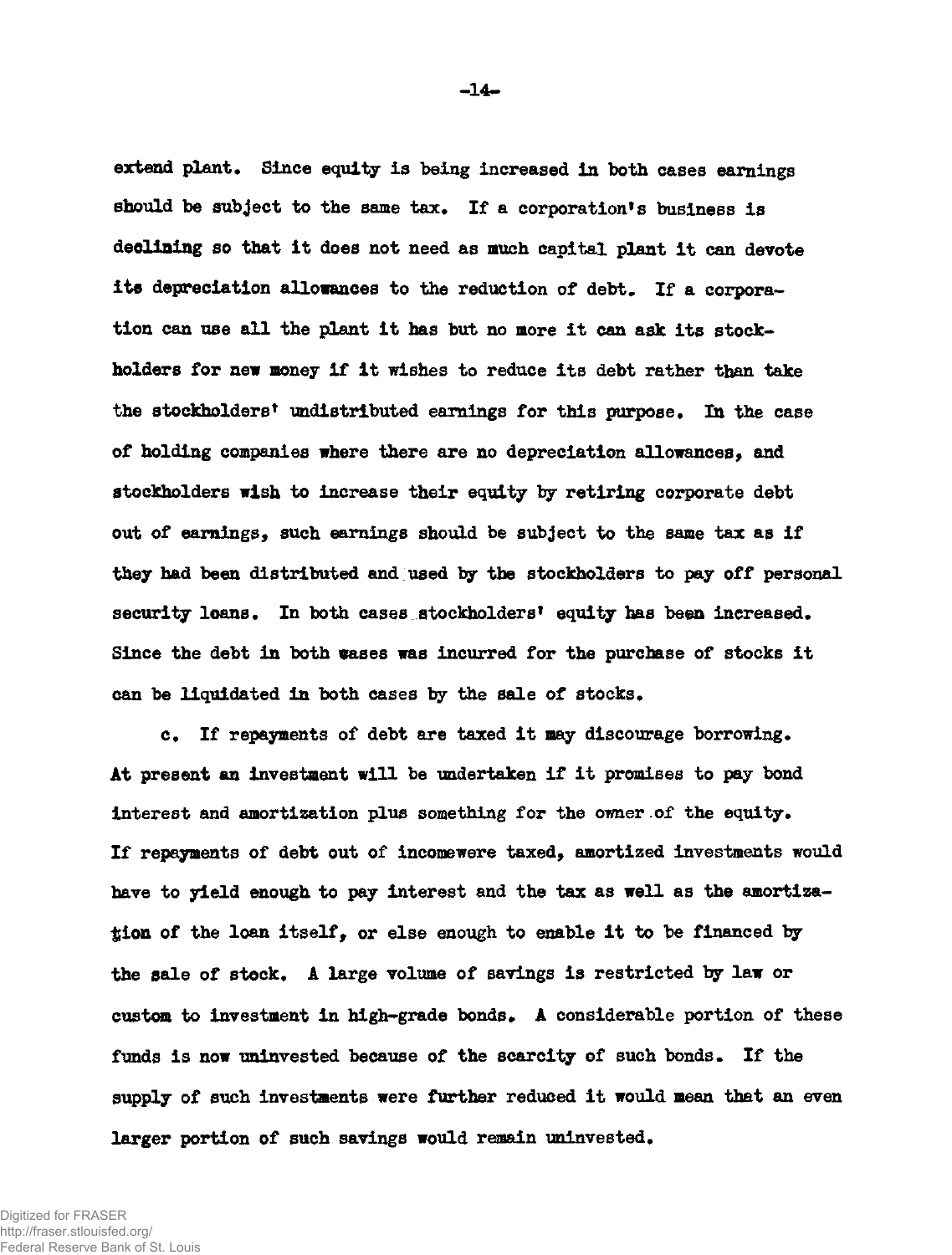(d) In the ease of outstanding bond issues whose indentures call for sinking fund provisions injustice would be done *by* not exempting earnings devoted to this purpose.

Comment: The objections raised in c. and d. might be avoided if the corporation distributed in dividends all of its n net earnings and then raised new money for sinking fund purposes by issuing stock. The stockholders' equity would be increased along with the issue of the new stock.

#### 1. Arguments against.

a. Encourages liquidation and militates against full recovery. Exemption of earnings used for debt retirement from the undistributed earnings tax would encourage liquidation. Wealthy individuals could add much more to their equity by causing corporations to retire their debt in this way than by using earnings for the purpose of expansion. Disbursements of corporations on wages and materials must increase very greatly if we are to achieve full recovery and yet such an exemption as is here discussed would militate against such an increase in disbursements. It may very well be the case that our chief difficulty in the future will be to get people to borrow enough to absorp current savings. A very large portion of savings can only be invested in fixed-income yielding securities but the number of issuers of such securities may steadily decline. Even in the '20's most business corporations were retiring rather than increasing indebtedness. In a few years the Federal Government will doubtless be retiring rather than increasing debt. Many States and municipalities have reached their

**-15-**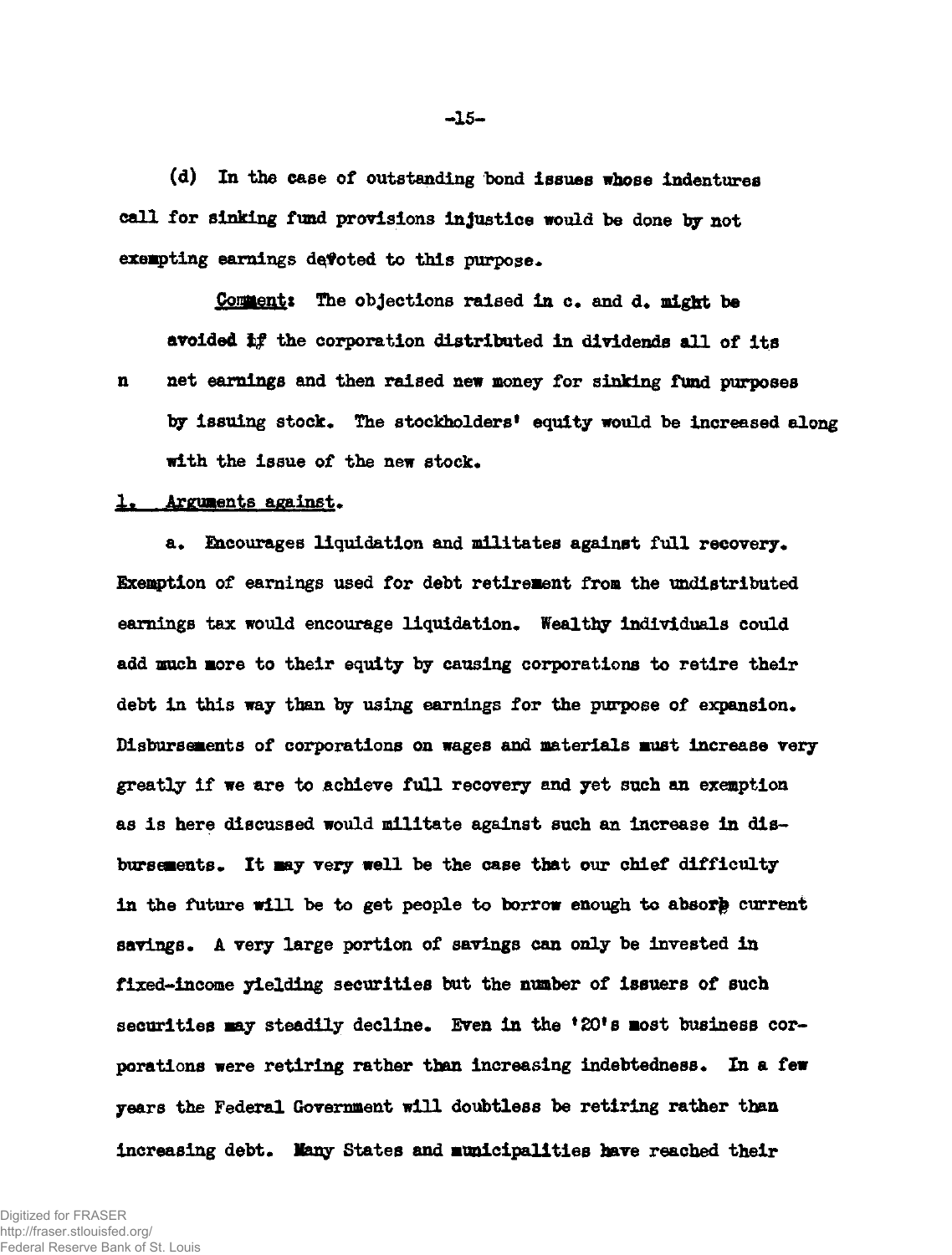debt limits or are in other ways prohibited from borrowing. After the experience of recent years utilities may very well rely more on stock issues than bond issues for new money. There will be many more obstacles in the way of an increase in security loans than existed in the past. At the present moment it would appear that the one big field for an expansion of borrowings is in construction, and it is doubtful whether the demand will be sufficient to absorb the steadily increasing supply of savings. The eventual solution of this condition if it should arise would be the continuance of very low interest rates which would both encourage borrowing and cut down savings. It will take some time, however, before lenders become reconciled to low Interest rates and they may hold idle cash and wait for a rise. Although doubtless the transition can be made it will take time and in the meantime no additional incentive is necessary or should be provided to encourage business to reduce indebtedness. If earnings are taxed heavily when held in the business or disbursed to individuals there is a better chance that such earnings will be spent on current goods and services than if they are turned over to investors in a lump sum in repayment of debt.

b. An exemption for retirement of debt would be inequitable. It would enable those individuals who own shares in companies at, present heavily indebted to increase their equity and, hence their principal, to a much greater degree than if thgy were in companies having no indebtedness. It is true that on the downswing the existence of heavy Indebtedness meant greater losses. On the upswing, however, the ex-

istence of heavy Indebtedness constitutes a leverage factor which should Digitized for FRASER http://fraser.stlouisfed.org/ Federal Reserve Bank of St. Louis

**-16-**